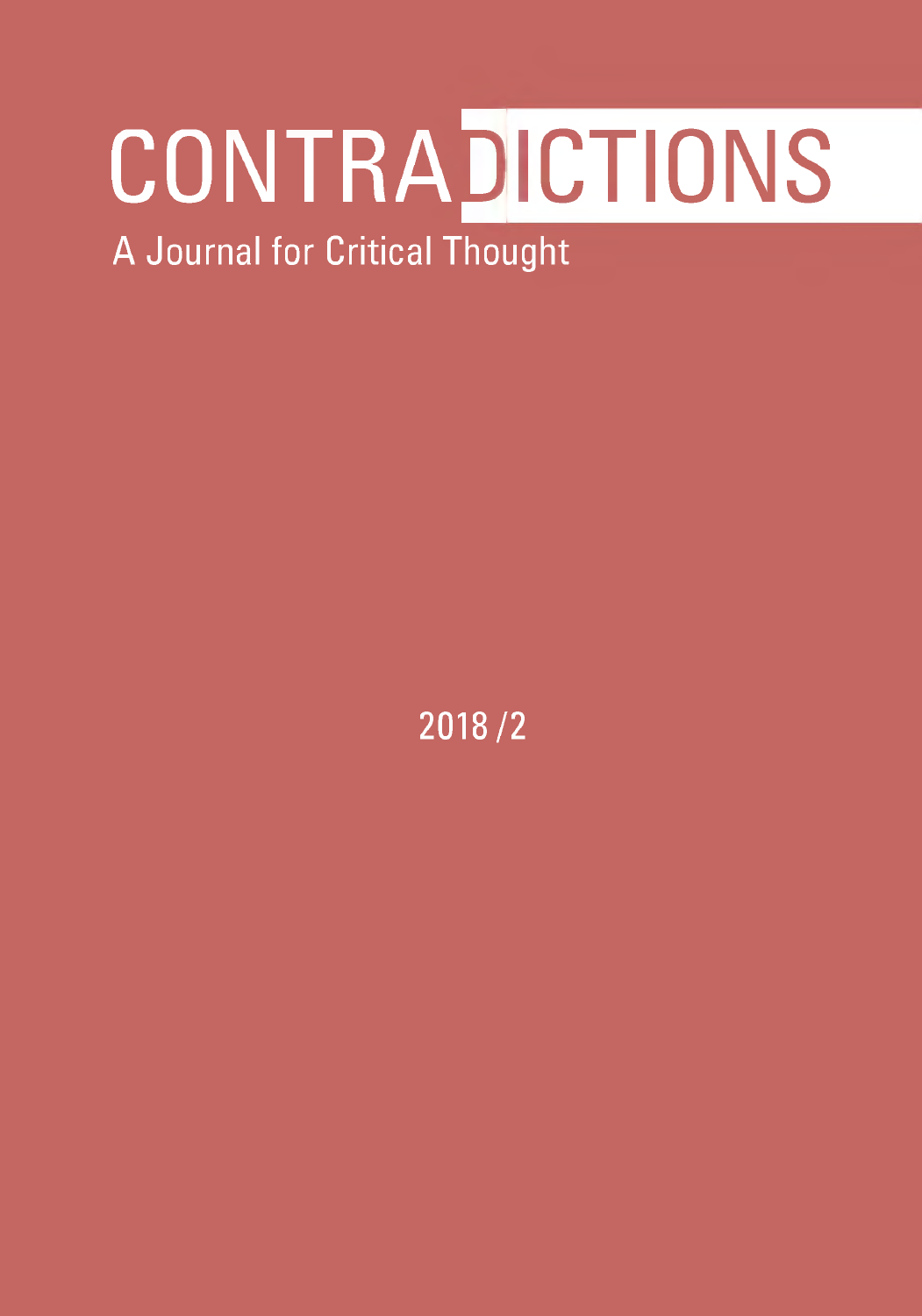# CONTRADICTIONS

volume 2 2018 number 2

#### Editorial collective

Barbora Černušáková, Miloš Caňko, Joseph Grim Feinberg (editor-in-chief), Roman Kanda, Ľubica Kobová, Petr Kužel, Ivan Landa, Jan Mervart, Dan Swain, Jiří Růžička, Pavel Siostrzonek, Šimon Svěrák

#### International editorial board

John Abromeit (Buffalo State University), Oliver Belcher (Durham University), Jana Beránková (Columbia University), Katarzyna Bielińska-Kowalewska (Institute of Philosophy and Sociology, Polish Academy of Sciences, Warsaw), Wojciech Burszta (University of Social Sciences and Humanities, Warsaw), Ľubomír Dunaj (University of Prešov), Elżbieta Durys (University of Lodz), Ingo Elbe (Carl von Ossietzky University of Oldenburg), Juraj Halas (Comenius University, Bratislava), Peter Hudis (Oakton Community College), Michael Löwy (Centre national de la recherche scientifique, France), Moishe Postone (in memoriam), Nick Nesbitt (Princeton University), Peter Steiner (University of Pennsylvania), Richard Sťahel (University of Constantine the Philosopher, Nitra), Karolina Szymaniak (Jewish Historical Institute, Warsaw; University of Wrocław), G. M. Tamás (Central European University, Budapest; Institute for Human Sciences, Vienna), Francesco Tava (Catholic University of Leuven), Zhivka Valiavicharska (Pratt Institute, New York), Xinruo Zhang (Peking University)

Czech copyediting and proofreading Pavla Toráčová Slovak copyediting and proofreading Silvia Ruppeldtová English copyediting and proofreading Greg Evans Citation editor Iiří Nedvěd Typesetting Jana Andrlová Graphic design © Markéta Jelenová Printed by Tiskárna Nakladatelství Karolinum, Ovocný trh 3, Prague 1 Web design Karel Klouda

Published in Prague as the  $505<sup>th</sup>$  title of  $\odot$  Filosofia, publishing house of the Institute of Philosophy of the Czech Academy of Sciences, Jilská 1, 110 00 Praha 1, Czech Republic



e veřejném zájmu

This volume appears with financial support from the Publishing Commission of the Czech Academy of Sciences and the research program Strategie AV21, "Europe and the State."

ISSN 2570-7485 ISBN 978-80-7007-558-6

Contact +420 222 220 124, kontradikce@flu.cas.cz Website kontradikce.flu.cas.cz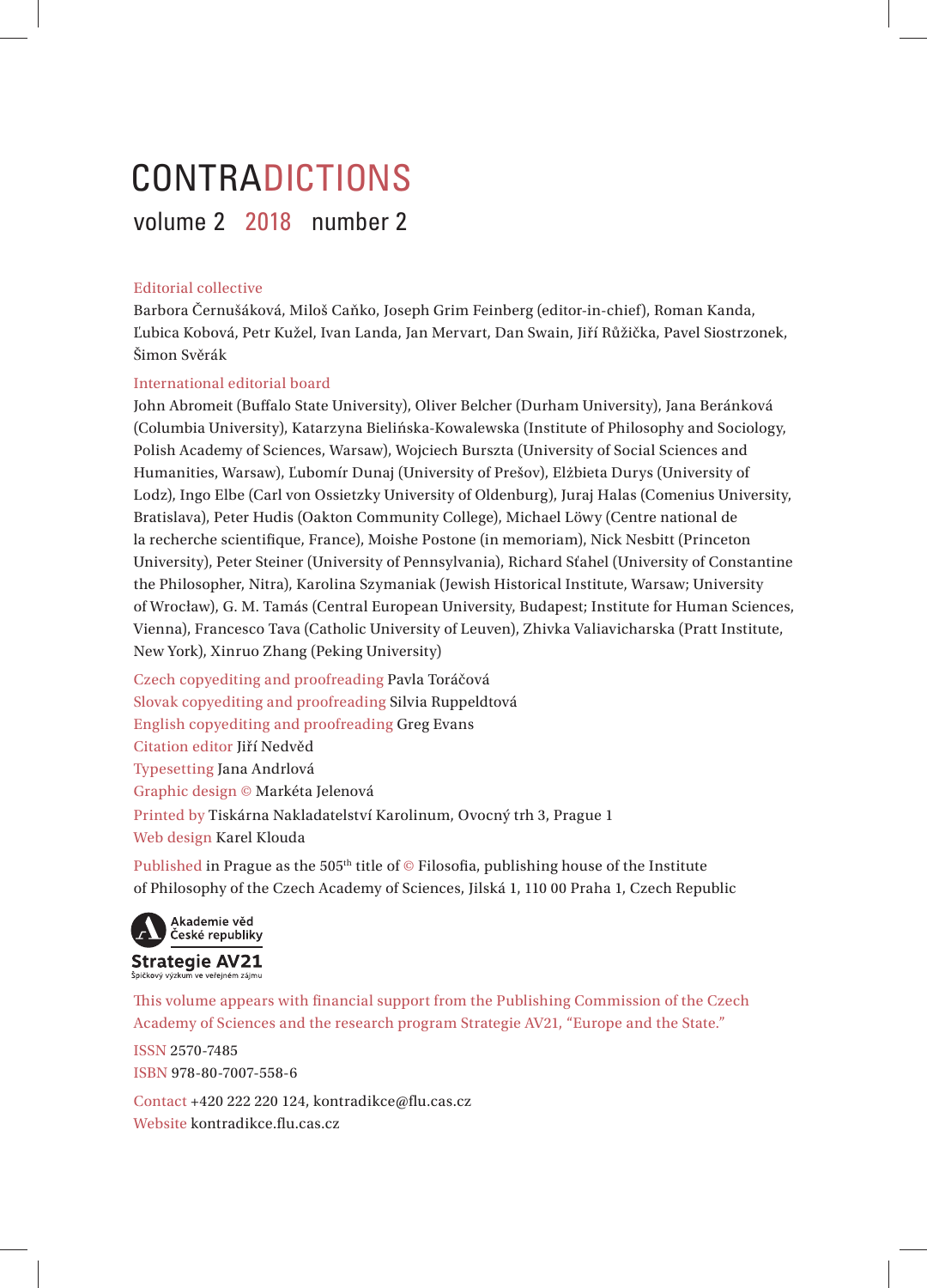# CONTENTS

#### Editorial 5

### **Studies**

*Dan Swain*, Justice as Fetish: Marx, Pashukanis and the Form of Justice 13 *Nicole Pepperell*, Beyond Reification: Reclaiming Marx's Concept of the Fetish Character of the Commodity 33

*Alex Forbes*, The European Cave: Jan Patočka and Theo Angelopoulos's Film *Ulysses' Gaze* 57

#### Essays

*Peter Steiner*, Václav Havel and the Invasion of Iraq (with Constant Reference to the Soviet-Led Occupation of Czechoslovakia in 1968) 81 *Norbert Trenkle*, Labour in the Era of Fictitious Capital 101

#### **Interview**

*Alain Badiou with Jana Beránková*, Communism Is a New Idea 117

## **Translation**

*Robert Kalivoda*, Marx and Freud 135

## **Material**

*Šimon Svěrák*, On "Journey to the Center of the Poem" (The Genesis of the Polemical Value of Imaginative Expression in the Work of Vratislav Effenberger) 159

*Vratislav Effenberger*, Journey to the Center of the Poem 173

#### Reviews

*Vikash Singh and Sangeeta Parashar* (Gareth Dále, ed., Karl Polanyi: *The Hungarian Writings*) 193 *Nick Evans*, Babylon to Brexit: Gareth Dale's Polanyi (Gareth Dale, *Reconstructing Karl Polanyi*) 200 Katarzyna Bielińska-Kowalewska (Vladimir Unkovski-Korica, *The Economic Struggle for Power in Tito's Yugoslavia: From World War II to Non-Alignment*) 205